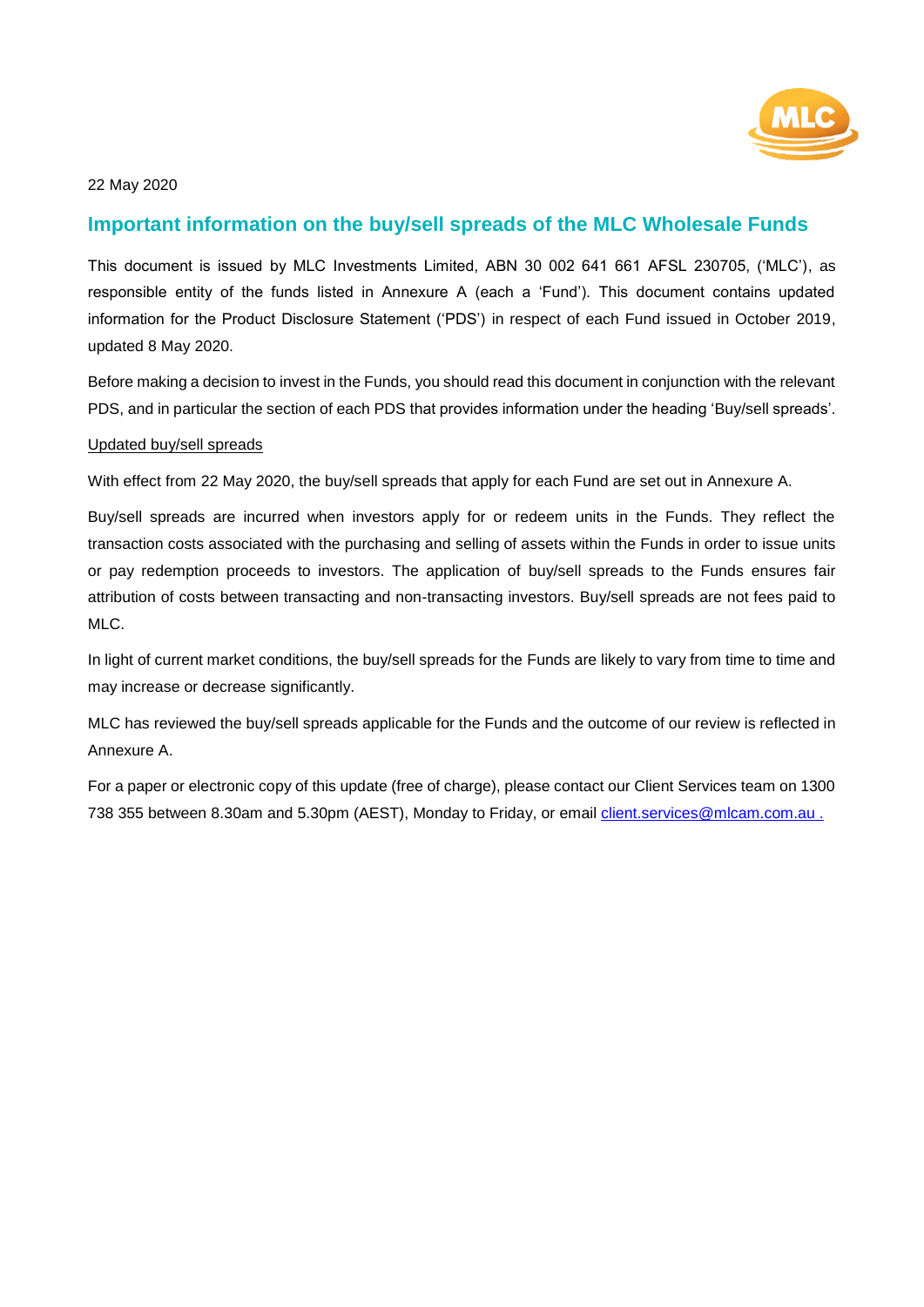### **Annexure A**

# **MLC Inflation Plus Portfolios**

| <b>Portfolio</b>                                              | <b>Previous</b><br>buy/ sell spreads | Effective 22 May 2020<br>buy/ sell spreads |
|---------------------------------------------------------------|--------------------------------------|--------------------------------------------|
| MLC Wholesale Inflation Plus - Conservative<br>Portfolio      | $+0.05\%$ / $-0.25\%$                | $+0.10\%$ / $-0.15\%$                      |
| MLC Wholesale Inflation Plus - Moderate Portfolio             | $+0.05\%$ / $-0.25\%$                | $+0.15\%$ / $-0.15\%$                      |
| MLC Wholesale Inflation Plus - Assertive Portfolio<br>Class A | $+0.10\%$ / $-0.20\%$                | $+0.15\%$ / $-0.20\%$                      |
| MLC Wholesale Inflation Plus - Assertive Portfolio<br>Class B | $+0.10\%$ / $-0.20\%$                | $+0.15\%$ / $-0.20\%$                      |

### **MLC Horizon Portfolios**

| <b>Portfolio</b>                                         | <b>Previous</b><br>buy/ sell spreads | Effective 22 May 2020<br>buy/ sell spreads |
|----------------------------------------------------------|--------------------------------------|--------------------------------------------|
| MLC Wholesale Horizon 1 Bond Portfolio                   | $+0.00\%$ / $-0.30\%$                | $+0.20\%$ / $-0.20\%$                      |
| MLC Wholesale Horizon 2 Income Portfolio                 | $+0.05\%$ / $-0.30\%$                | $+0.20\%$ / $-0.25\%$                      |
| MLC Wholesale Horizon 3 Conservative Growth<br>Portfolio | $+0.05\%$ / $-0.25\%$                | $+0.15\%$ / $-0.20\%$                      |
| MLC Wholesale Horizon 4 Balanced Portfolio               | $+0.10\%$ / $-0.25\%$                | $+0.15\%$ / $-0.20\%$                      |
| MLC Wholesale Horizon 5 Growth Portfolio                 | $+0.10\%$ / $-0.20\%$                | $+0.15\%$ / $-0.20\%$                      |
| MLC Wholesale Horizon 6 Share Portfolio                  | $+0.15\%$ / $-0.15\%$                | $+0.15\%$ / $-0.15\%$                      |
| MLC Wholesale Horizon 7 Accelerated Growth<br>Portfolio  | $+0.20\%$ / $-0.15\%$                | $+0.20\%$ / $-0.15\%$                      |

#### **MLC Wholesale Index Plus**

| <b>Portfolio</b>                                          | <b>Previous</b><br>buy/ sell spreads | Effective 22 May 2020<br>buy/ sell spreads |
|-----------------------------------------------------------|--------------------------------------|--------------------------------------------|
| MLC Wholesale Index Plus Conservative Growth<br>Portfolio | $+0.10\%$ / $-0.25\%$                | $+0.15\%$ / $-0.20\%$                      |
| MLC Wholesale Index Plus Balanced Portfolio               | $+0.10\%$ / $-0.25\%$                | $+0.15\%$ / $-0.20\%$                      |
| MLC Wholesale Index Plus Growth Portfolio                 | $+0.15\%$ / $-0.25\%$                | $+0.15\%$ / $-0.20\%$                      |